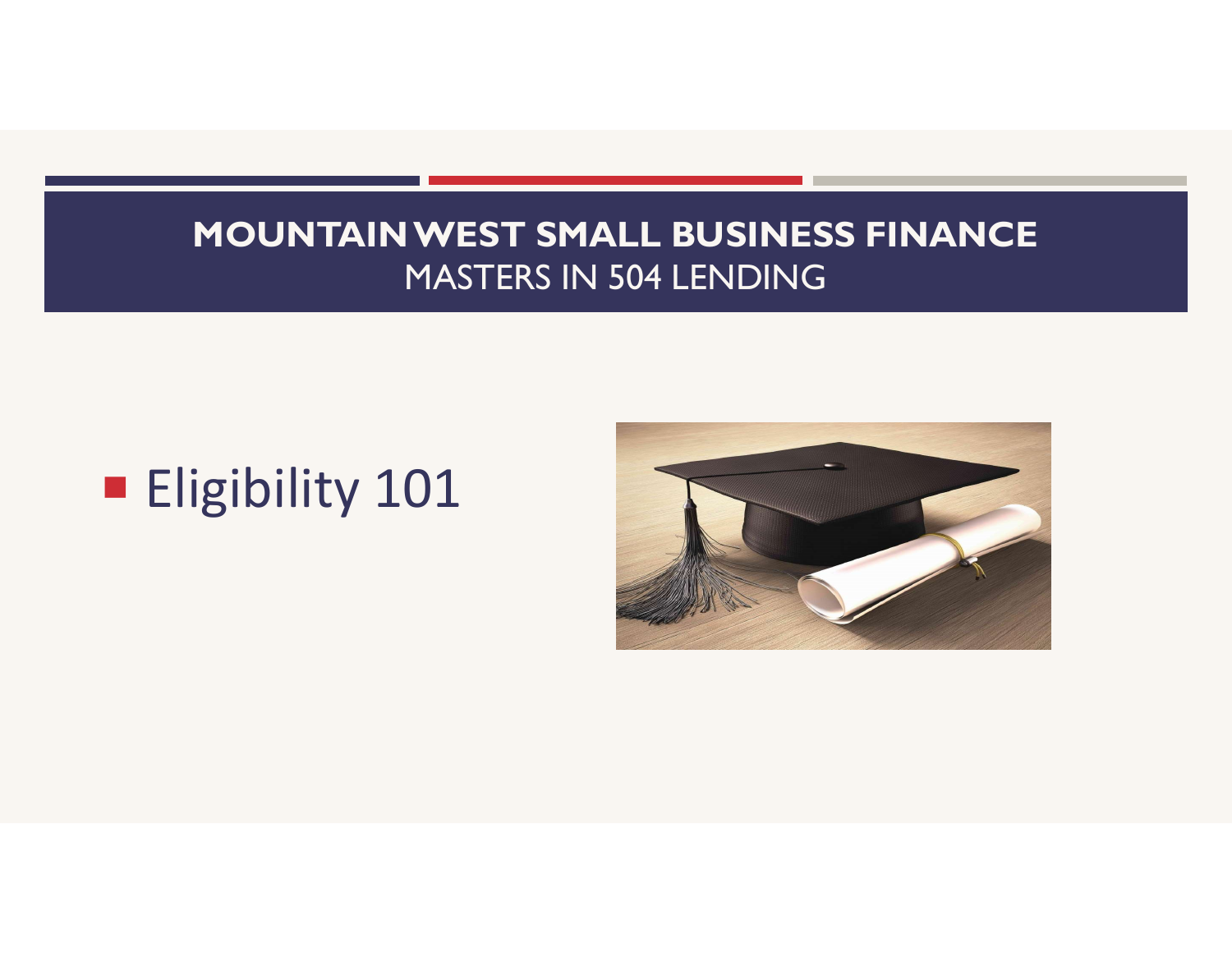- **Number 10 and 7 and 7 and 7 and 7 and 7 and 7 and 7 and 7 and 7 and 7 and 7 and 7 and 7 and 7 and 7 and 7 and 7** and 8 and 8 and 8 and 8 and 8 and 8 and 8 and 8 and 8 and 8 and 8 and 8 and 8 and 8 and 8 and 8 and 8 and 8
- **Next Month (deep dive into eligibility)**
- We will not necessarily cover refinance eligibility as that will be discussed when debt refinance is presented (conventional refi / refinance with expansion)
- We appreciate your taking the time to visit with us today, and throughout this series
- Presenter:

Brooks Harbertson VP, Loan Officer Mountain West Small Business Finance bharbertson@mwsbf.com 801.655.4969 (Office) 801.647.1487 (Cell) <sup>2</sup>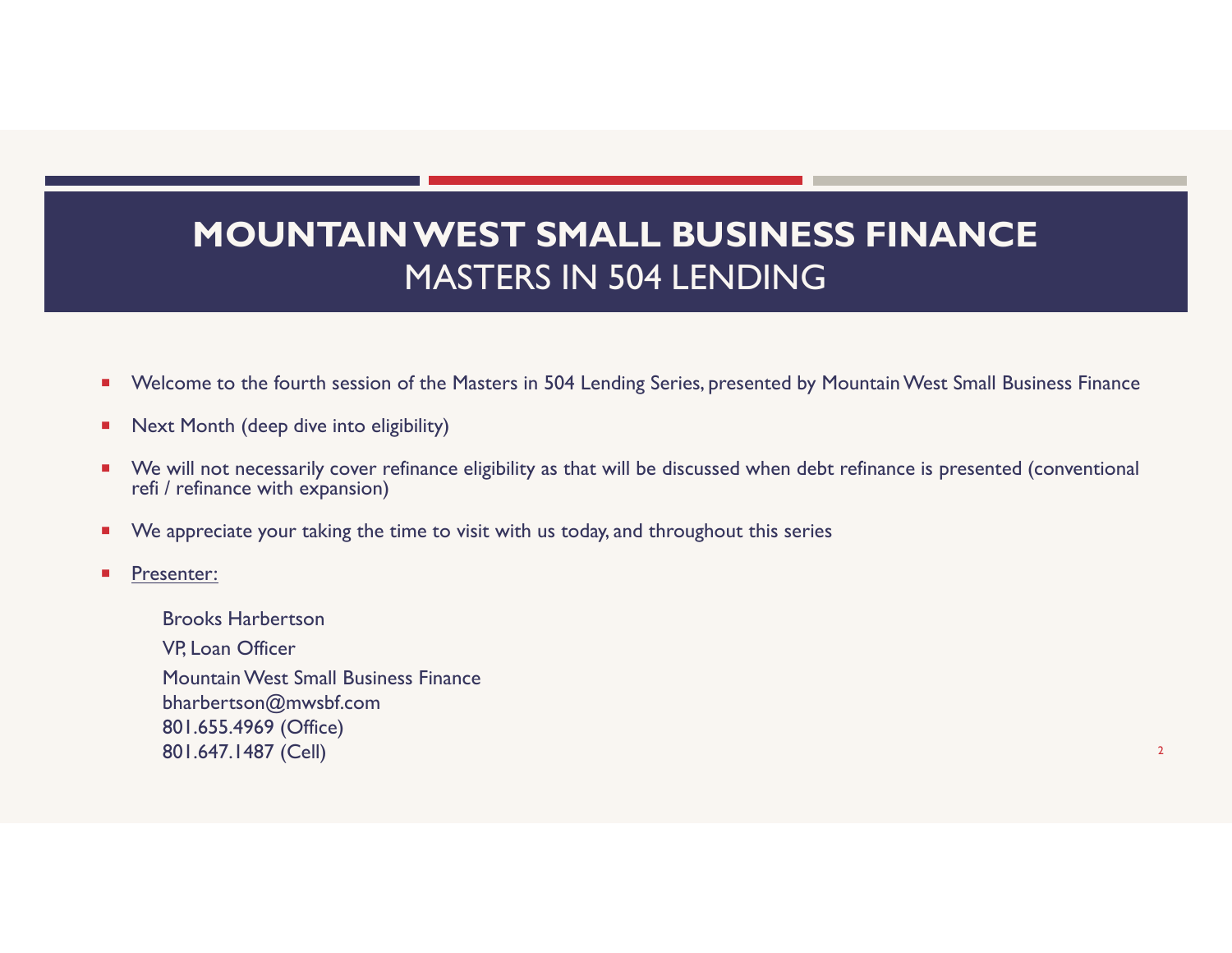# MOUNTAIN WEST SMALL BUSINESS FINANCE MASTERS IN 504 LENDING MOUNTAIN WEST SMALL BUSINESS FINANCE<br>MASTERS IN 504 LENDING<br>Eligibility – We miss Mike Vanchiere, but his expertise of the SOP lives on in Jeff Vanchiere<br>We've learned a thing or two over the last 42 years and are constant

### We've learned a thing or two over the last 42 years and are constantly learning as SBA changes the SOP

- No, Mike's not dead, just retired
- **EXT** Curtis Singleton has a little Vanchiere in him and he'll be doing the deep dive into the eligibility next month
- Number 1 SBA 504 lender in Utah
- Number 1 SBA 504 lender in our SBA Region
- Top 10 SBA 504 lender in the nation
- **We are leaders and teachers in our industry**
- **We do hundreds of loans each year**
- We train other CDCs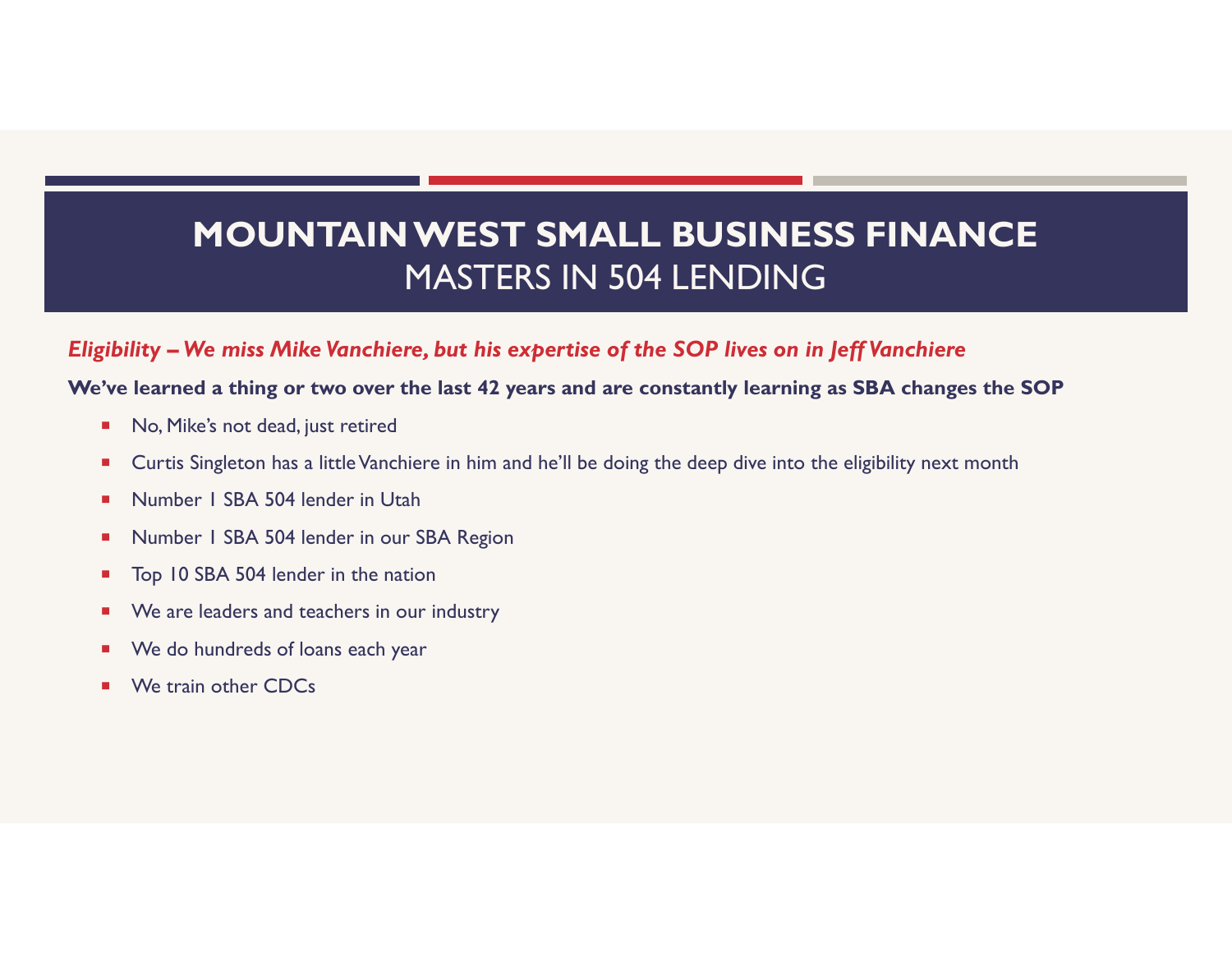## Why does SBA care about ELIGIBILITY and why should you?

- We care about the 5 Cs of credit too, but we have an "E" to deal with
- **Eligibility is crucial to the SBA's mission and to an approval of a 504 loan**
- **Sometimes a loan seems like a "slam dunk" in a conventional scenario but may not be eligible regardless** (i.e. too much cash)
- **Please contact us early so we can address any eligibility oddities or pain points.**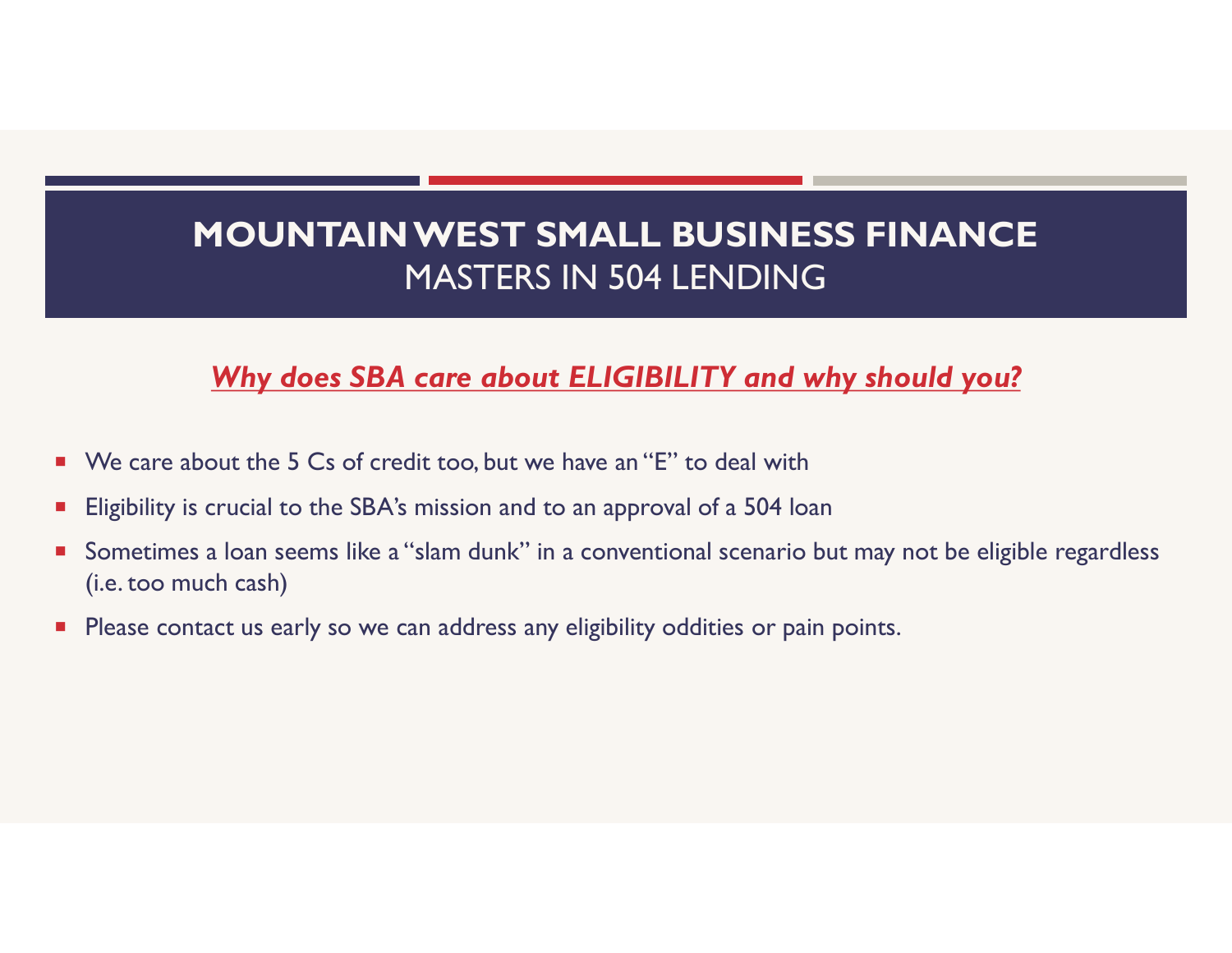# MOUNTAIN WEST SMALL BUSINESS FINANCE MASTERS IN 504 LENDING **FORMALL BUSINESS FINANCE**<br> **FORMALL BUSINESS FINANCE**<br>
MASTERS IN 504 LENDING<br>
Public Policy<br>
One job created or retained for every \$75,000 in SBA money borrowed (or one job created or<br>
And...at least one of the following

# Public Policy

- One job created or retained for every \$75,000 in SBA money borrowed (or one job created or retained
- And…at least one of the following:
	- o Community Development
	- o Women owned business
	- o Minority owned business
	- o Veteran owned business
	- o "Green"
	- o Opportunity Zone
	- o Rural Community
	- o Others (improve strengthen community, for example)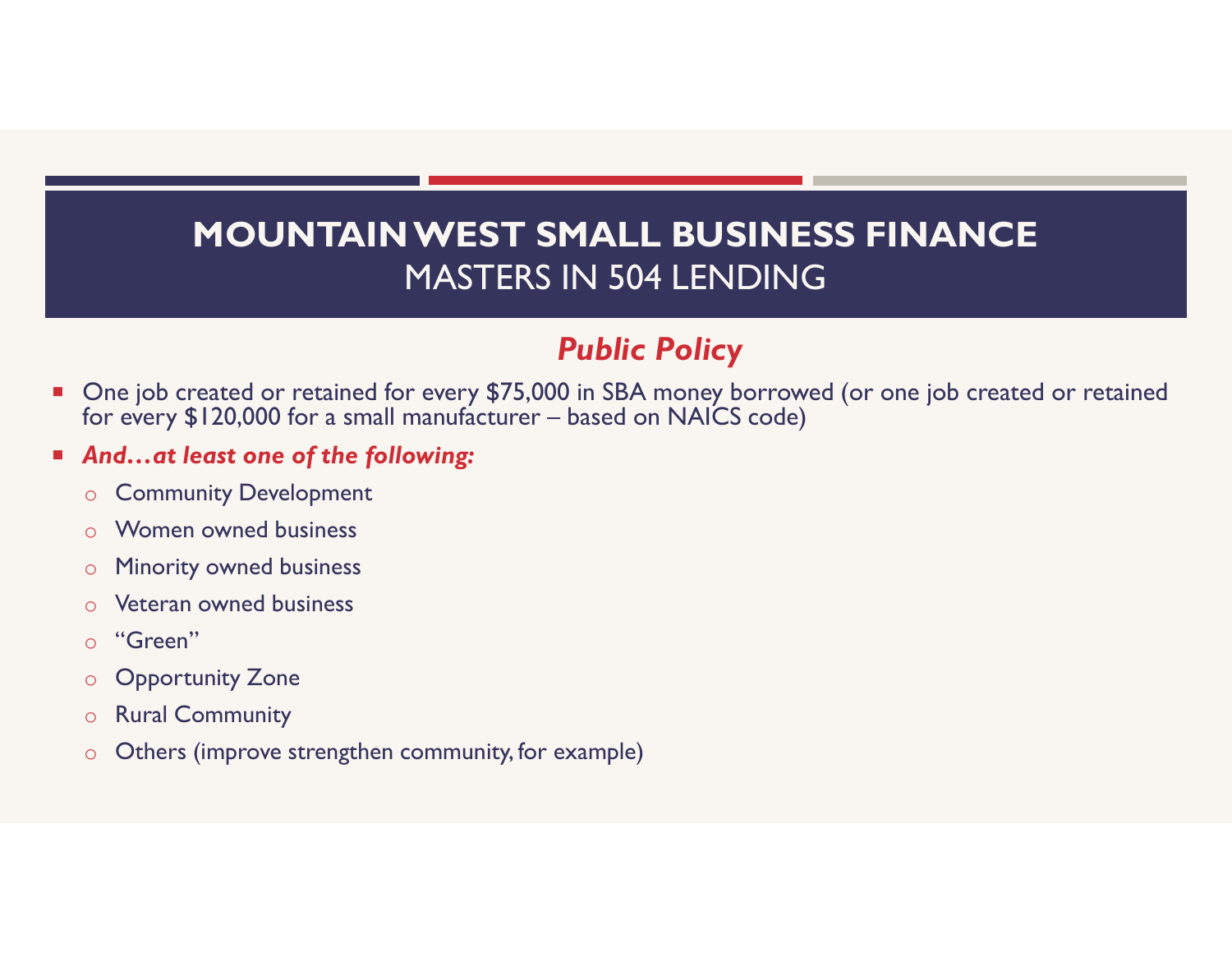## Eligible Uses of Proceeds/Funds

### A Borrower may use loan proceeds from any SBA Loan to:

- Purchase one or more existing buildings;
- Convert, expand, or renovate one or more existing buildings (already owned);
- Construct one or more new buildings;
- Acquire and install fixed assets (including machinery and equipment);
- Refinance certain outstanding business debts; and/or refinance existing debt and take "cash out" for Eligible Business Expenses (EBE);
- Finance a Lender's Other Real Estate Owned (OREO):
- **Make approved energy saving improvements to an existing property or as part of a construction project;**
- Acquire land as part of an eligible project; Improve a site (e.g., grading, streets, parking lots, landscaping) including up to 5 percent for community improvements such as curbs and sidewalks, etc. (part of a construction project)
- Certain Soft Costs (Appraisal & environmental, title & recording taxes and fees, interim interest and contingency (for construction loans), interim loan fees (TPL fees for construction loans or interim loans)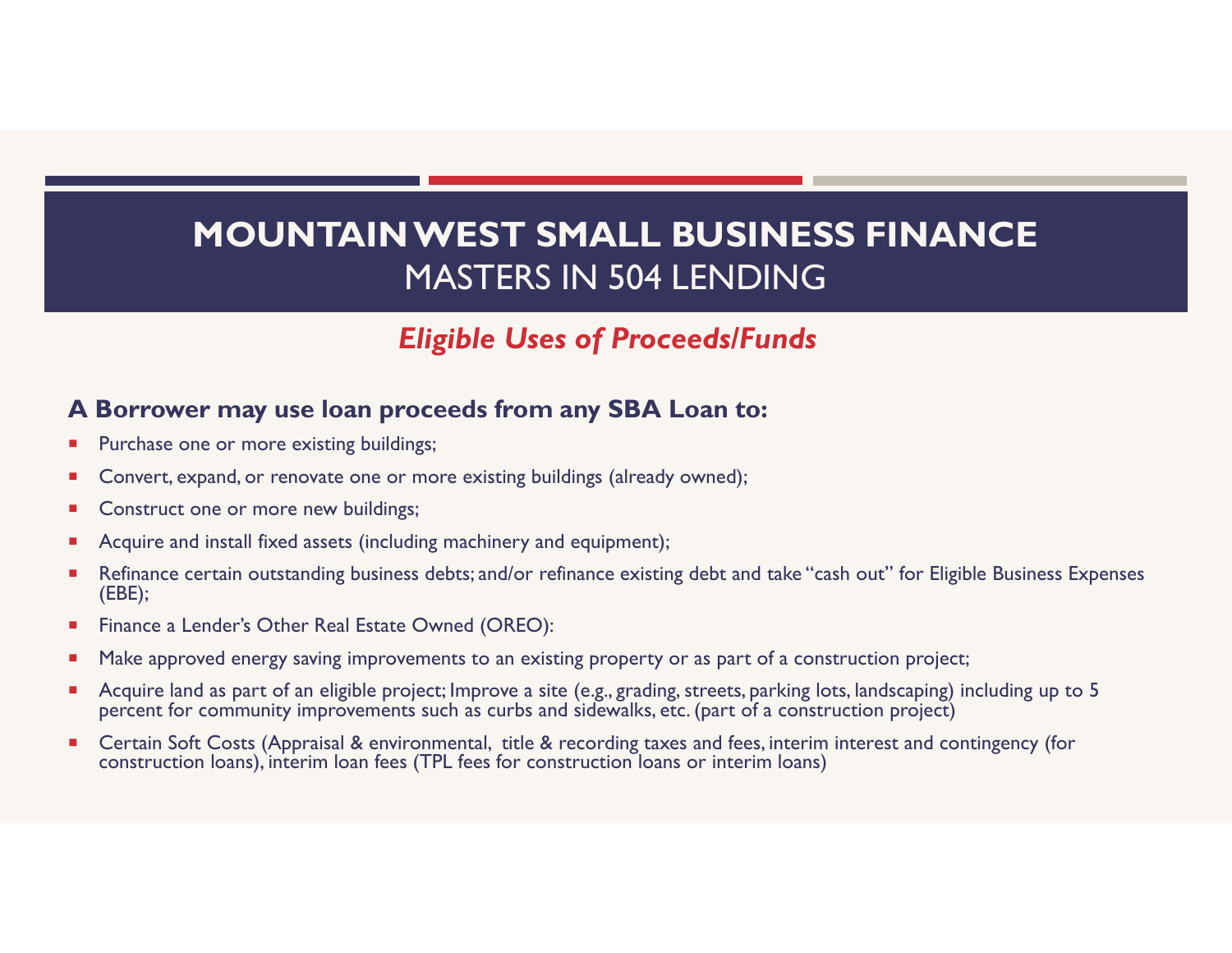# A CDC may not use 504 loan proceeds to pay any creditor in a position to sustain a loss causing a shift to SBA of all or part of<br>A CDC may not use 504 loan proceeds to pay any creditor in a position to sustain a loss causi MOUNTAIN WEST SMALL BUSINESS FINANCE MASTERS IN 504 LENDING

### What Are Not Eligible Uses of Funds?

- a potential loss from an existing debt. **Construction equipment (except for heavy duty construction equipment and/or manufacturing a shift to SBA of all or part of electrical loss from an existing debt.<br>
Construction equipment, broker, finders, origination, proc**
- Third-Party Loan fees (commitment, broker, finders, origination, processing fees of permanent financing).
- Ancillary business expenses, such as:
	- Working capital;
	- Counseling or management services fees;
	- Incorporation/organization costs;
	- Franchise fees; and
	- **Advertising**
- Fixed-asset Project components, such as:
	- Short-term equipment, furniture, and furnishings (unless essential to and a minor portion of the Project);
	- Automobiles, trucks, and airplanes; and
	- useful life of a minimum of 10 years).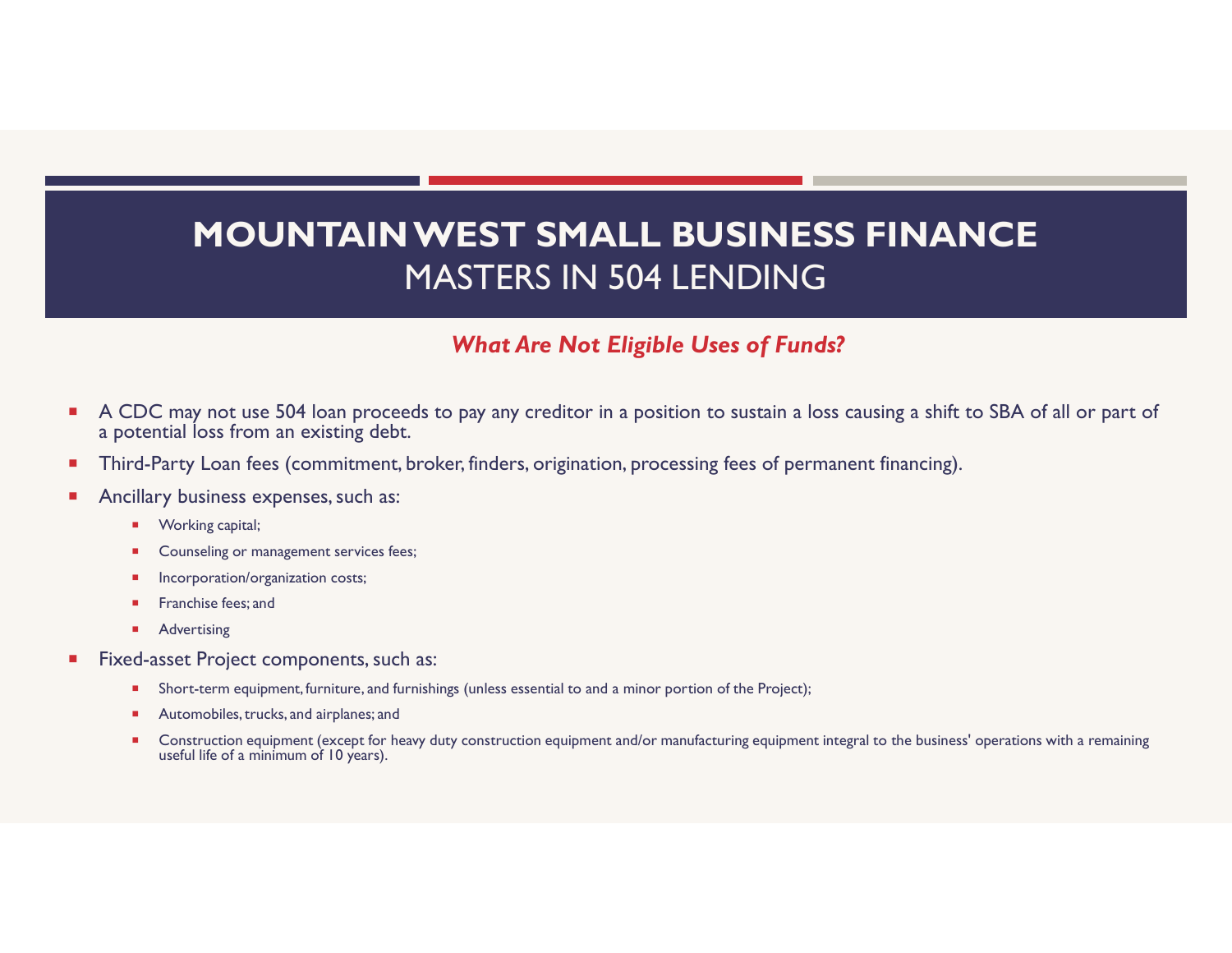# Eligible Companies:

- **E** Legal Entity type: Corporation, Partnership, Sole-proprietorship, Limited Liability Company
- **E** Located in the Unites States
- Net worth under \$15MM and net profits under \$5MM (including any affiliates)
- Owner-user of the project being financed must occupy at least 51% of the property for an existing building or 60% of a newly constructed building. Two or more unrelated small businesses can receive an SBA 504 loan if they combine to meet occupancy requirements

### Must also:

- **Economic development goals must be achieved through the project financing (from public policy list)**
- Have participation by another lender that provides up to 50% of project cost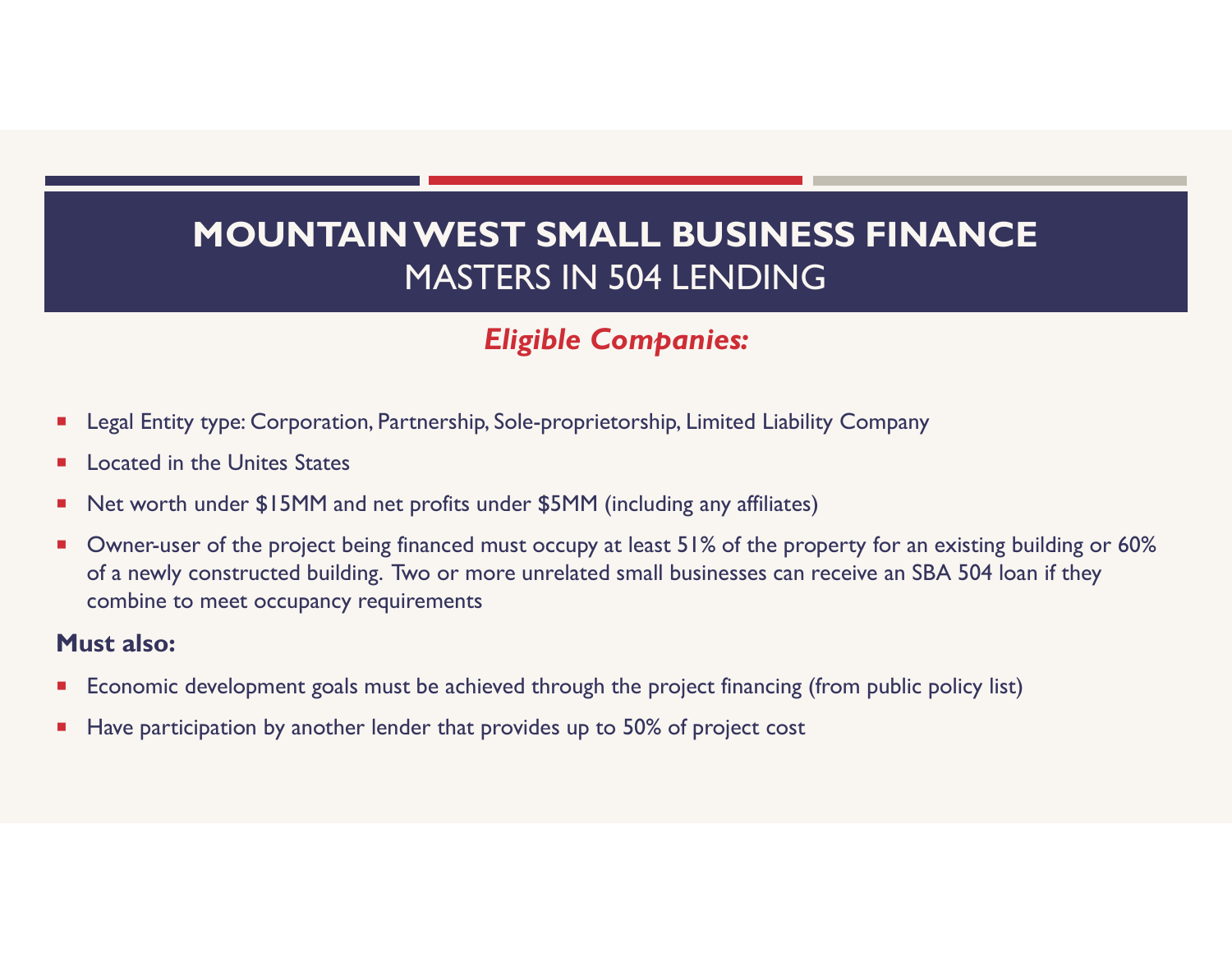# MOUNTAIN WEST SMALL BUSINESS FINANCE MASTERS IN 504 LENDING MOUNTAIN WEST SMALL BUSINESS FINANCE<br>
MASTERS IN 504 LENDING<br>
Ineligible Companies:<br>
Star profit (for profit subsidiaries may be eligible)<br>
aged in Lending:<br>
i.e. Banks, finance/faccoring companies, investment companies, b

## Ineligible Companies:

- $\blacksquare$  A not for profit (for profit subsidiaries may be eligible)
- Engaged in Lending:
	- $\circ$  i.e. Banks,, finance/factoring companies, investment companies, bail bond companies, other businesses whose stock in trade is money
- check cashing, etc.) Certain business engaged in Least 11 and the state of the proposition of the state of the state of the state of the state of the state of the state of the state of the state of the state of the state of the state of the st
- Any Business, or guarantor that has had Prior Loss to the Government or Delinquent Federal Debt
- Life Insurance Companies (however, a life insurance agency is eligible)
- Passive Businesses:
	- o i.e. businesses primarily engaged in owning or purchasing real estate and leasing it, land leases for cell towers/solar panels/billboards, apartment buildings, residential facilities not licensed as nursing homes or assisted living facilities, mobile home parks
		- living facilities, leasing equipment/household goods, barber shops, hair salons or similar services
- **Businesses located in a foreign country or owned by Non-U.S. citizens or individuals with out permanent residence status (or specific renewing Visas Legal Permanent Resident ok) Solution** International Comparison:<br> **Engaged in Lending:**<br>
The analyst for profit subsidiaries may be eligible)<br>  $\circ$  Le. Banks, finance/factoring companies, investment companies, bail bond companies, other<br>  $\circ$  There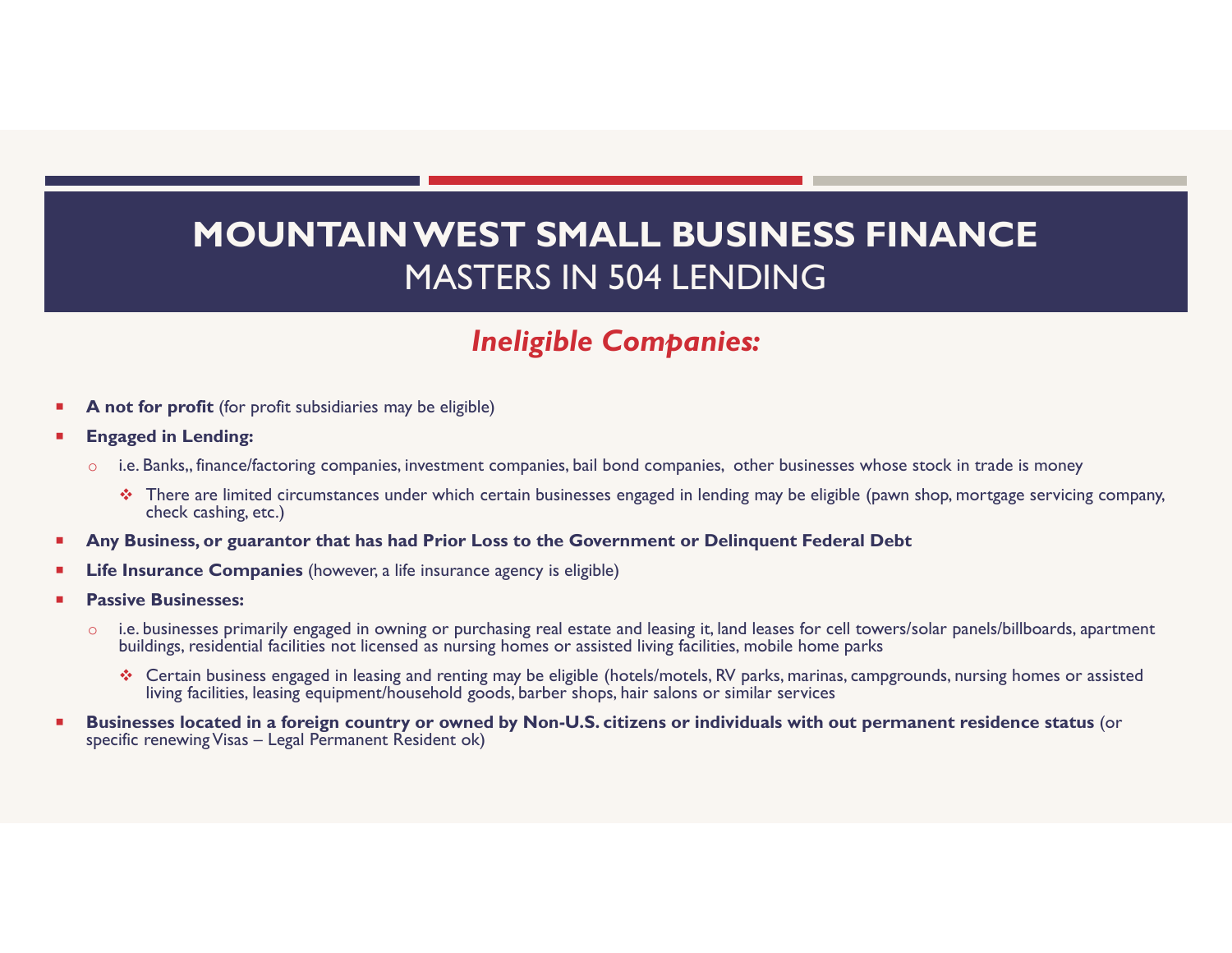## Ineligible Companies (Continued):

- **Businesses Engaged in any of the following:** 
	- o Illegal Activity (no marijuana based or related, direct/indirect)
	- o Businesses That Restrict Patronage or Have Discriminatory Hiring Practices
	- o Speculative Businesses or Legal Gambling
	- o Is a government-owned entity (exception for Native American tribes)
	- o Religious Activity
	- o Consumer and marketing cooperatives / Pyramid (MLM)
	- o Provides prurient sexual material
	- o Engaged in political or lobbying activities
	- o Engages in SBA Loan Packaging or Small Business Lending Company, Equity interest by lender, CDC or associates in applicant concern
	- o Owned by persons of poor character (i.e. certain felonies…background check, misdemeanors/traffic violations ok)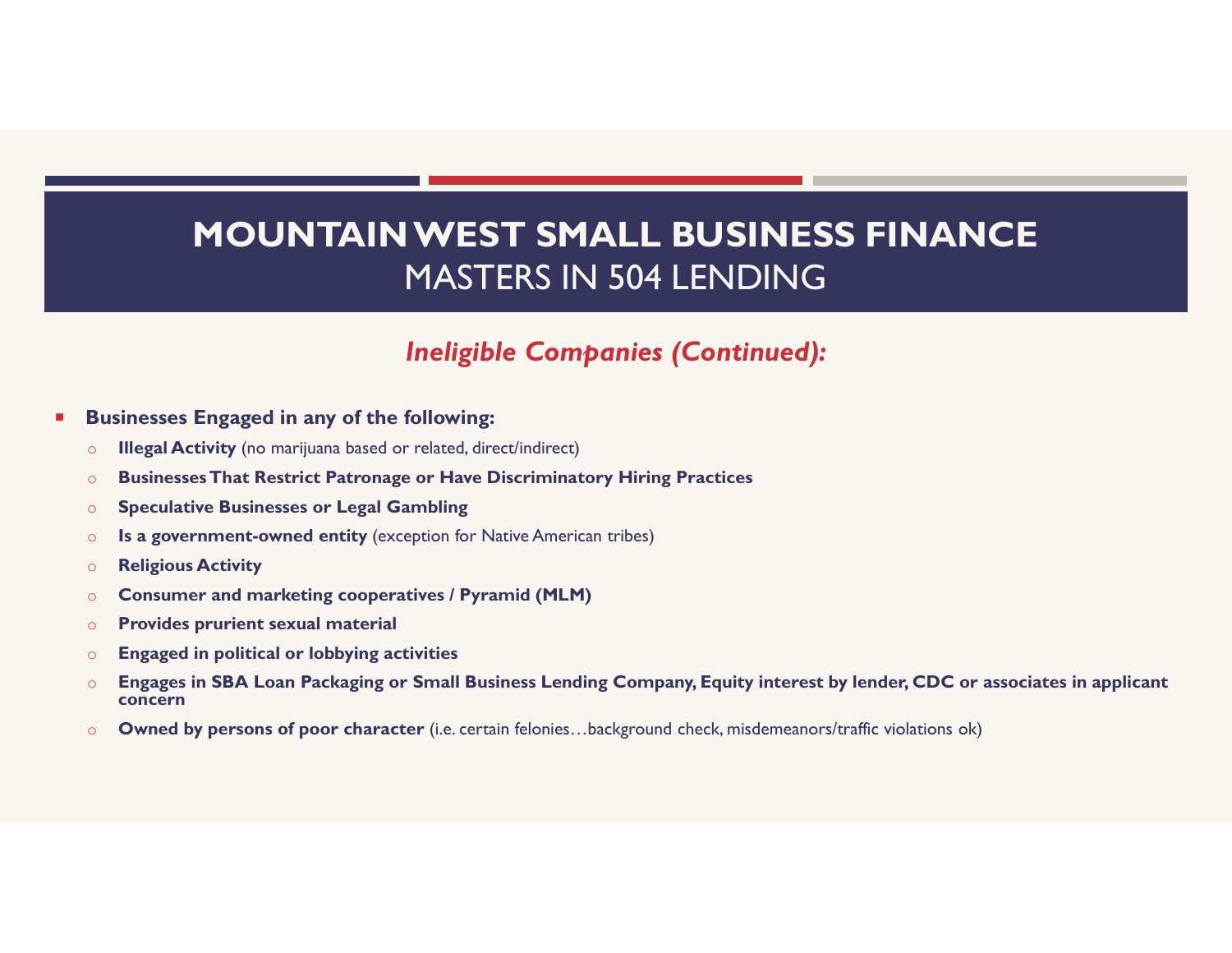Eligible Projects (project size)

## How big can the project be?

- No limit to the size of a project...however a CDC can only lend up to 40% of the project costs with a dollar cap of \$5,000,000 depending on the type of project **Eligible Projects (project size)**<br>**Eligible Projects (project size)**<br>**Eligible Project size)**<br>No limit to the size of a project...however a CDC can only lend<br>costs with a dollar cap of \$5,000,000 depending on the type of
	- $\circ$  The regular program has a \$5,000,000 max, this number could also potentially be reduced by any outstanding 7a debt.
- Can go up to \$5,500,000 of 504 lending for eligible manufacturing projects and for projects that incorporate energy saving technologies for sustainable design
	-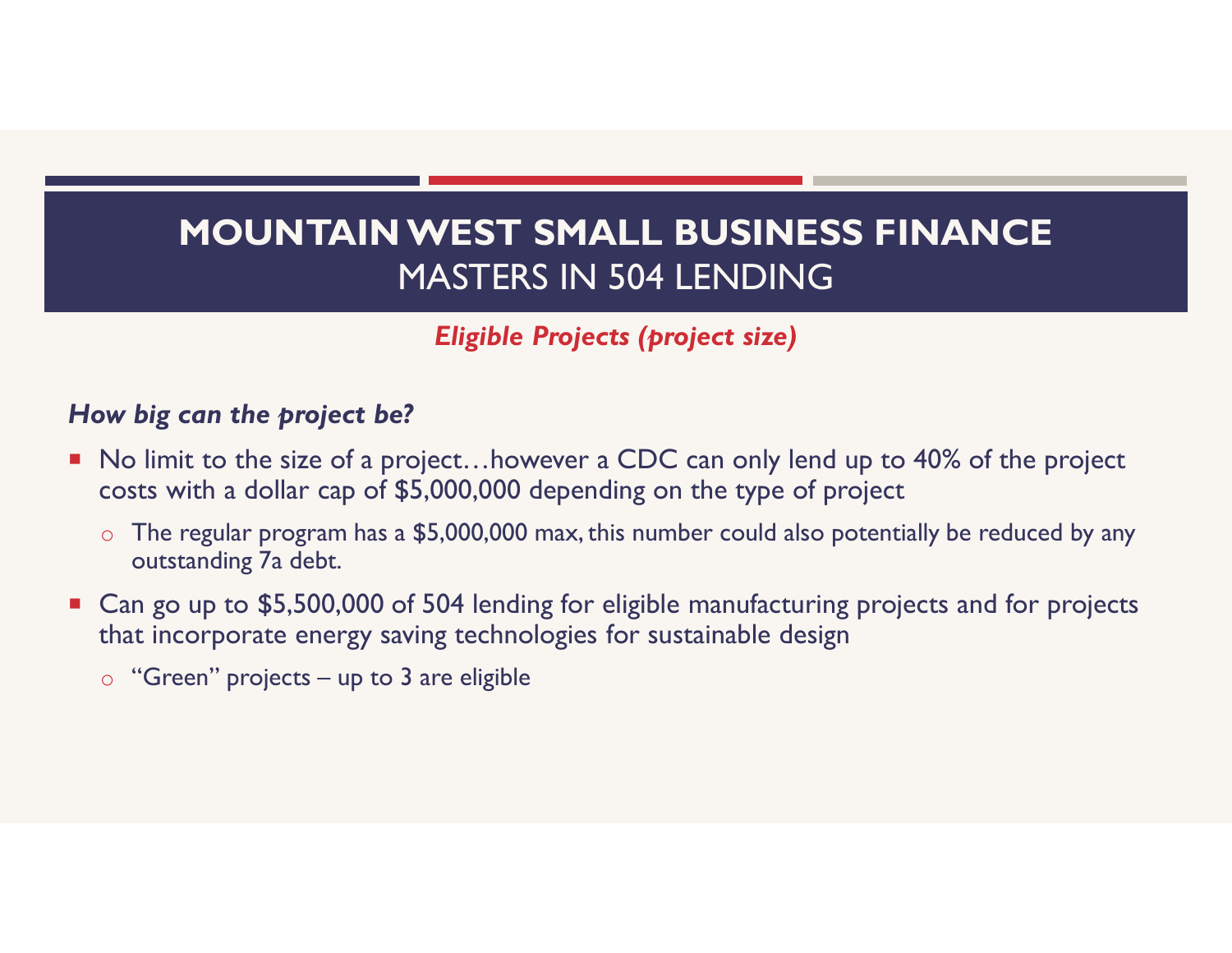# MOUNTAIN WEST SMALL BUSINESS FINANCE MASTERS IN 504 LENDING MOUNTAIN WEST SMALL BUSINESS FINANCE<br>
MASTERS IN 504 LENDING<br>
Credit Elsewhere (Basic)<br>
hat is "Credit Elsewhere"...<br>
It's a way to determine why a government loan is necessary or why a bank/borrower needs a 504 loan<br>
\* LT MOUNTAIN WEST SMALL BUSINE<br>
MASTERS IN 504 LENDINC<br>
Credit Elsewhere (Basic)<br>
hat is "Credit Elsewhere"...<br>
It's a way to determine why a government loan is necessary or why a bank<br>
\* LTV – loan not available from a tradit **START SMALL BUSINE:**<br>MASTERS IN 504 LENDINC<br>Credit Elsewhere (Basic)<br>hat is "Credit Elsewhere"...<br>It's a way to determine why a government loan is necessary or why a bank<br> $\div$  LTV – loan not available from a traditional l MOUN IAIN WEST SMALL BUSINESS FINA<br>
MASTERS IN 504 LENDING<br>
Credit Elsewhere (Basic)<br>
hat is "Credit Elsewhere"...<br>
It's a way to determine why a government loan is necessary or why a bank/borrower need<br>
\* LTV – loan not a MASTERS IN 504 LENDING<br> **Credit Elsewhere (Basic)**<br>
hat is "Credit Elsewhere"...<br>
It's a way to determine why a government loan is necessary or why a bank/borrower needs a 504 loan<br>
\* LTV – loan not available from a tradi

## Credit Elsewhere (Basic)

## ■ What is "Credit Elsewhere"...

- o It's a way to determine why a government loan is necessary or why a bank/borrower needs a 504 loan
	-
	-
	-
	-
	-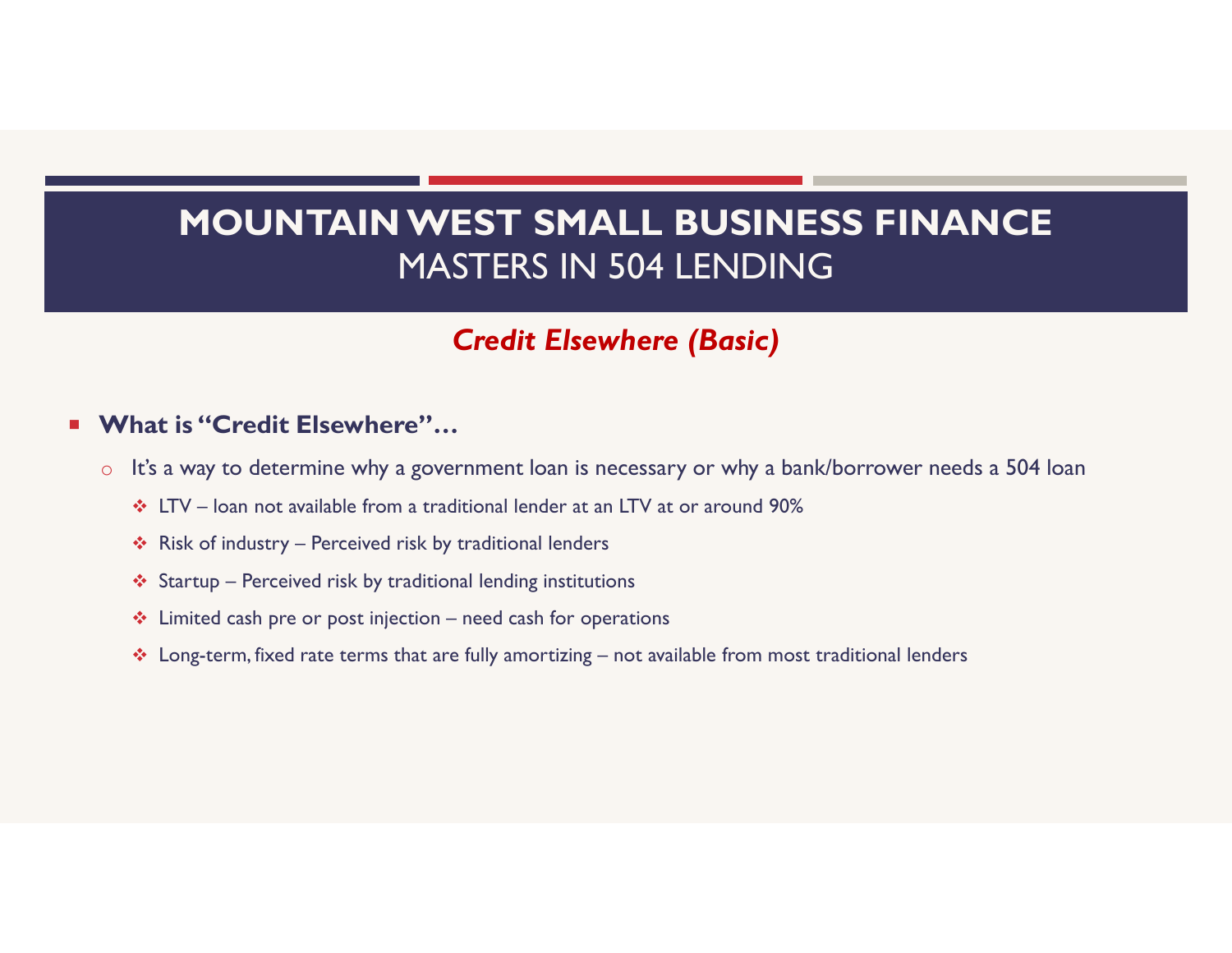# MOUNTAIN WEST SMALL BUSIN<br>MASTERS IN 504 LENDIN<br>Occupancy<br>Occupancy expectations for straight purchase, refinance and new construct<br>The borrower's occupancy will be confirmed at two points during the orige<br>of At applicatio MOUNTAIN WEST SMALL BUS<br>MASTERS IN 504 LENE<br>Occupancy expectations for straight purchase, refinance and new cons<br>The borrower's occupancy will be confirmed at two points during the<br>
The borrower's occupancy will be confirm MOUNTAIN WEST SMALL BUSINESS FINANCE MASTERS IN 504 LENDING

## **Occupancy**

- **Decupancy expectations for straight purchase, refinance and new construction**
- **The borrower's occupancy will be confirmed at two points during the origination process:** 
	-
	-
- Borrower must meet occupancy requirement in EACH condo unit they are purchasing, if there are multiple units or property Tax ID numbers
- **New Construction** 
	- o Must be at least 60% upon completion of construction and 80% within 10 years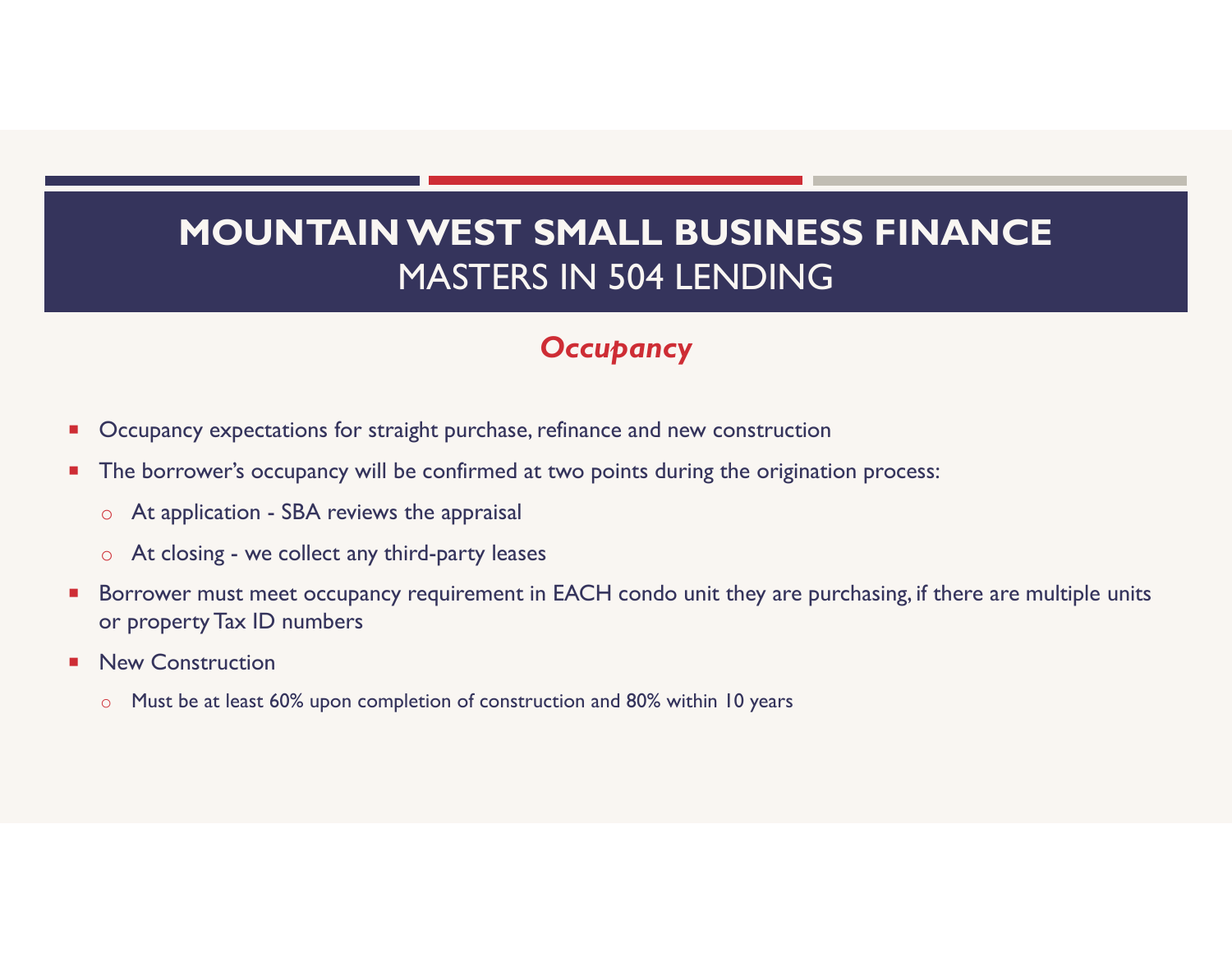# MOUNTAIN WEST SMALL BUSINESS FINANCE<br>
MASTERS IN 504 LENDING<br>
EPC (Eligible Passive Company – "holding company")/OC (Operating Company) Rules<br>
The EPC must lease 100% of the building to the OC MOUNTAIN WEST SMALL BUSINESS FINANCE MASTERS IN 504 LENDING

## The EPC must lease 100% of the building to the OC

- The OC can then turn around and sublease to third party tenants
	- o This means that the lease for any third-party tenant is between the OC and the tenant, not the holding company (EPC)
		- The tenant will pay rent to the OC not the EPC
- **Borrower cannot allow the EPC to collect "excess rents"** 
	- o This means income reported by the EPC cannot be much greater than the combined loan payments, taxes, and other minor expenses (i.e. repairs/maintenance, insurance, etc.)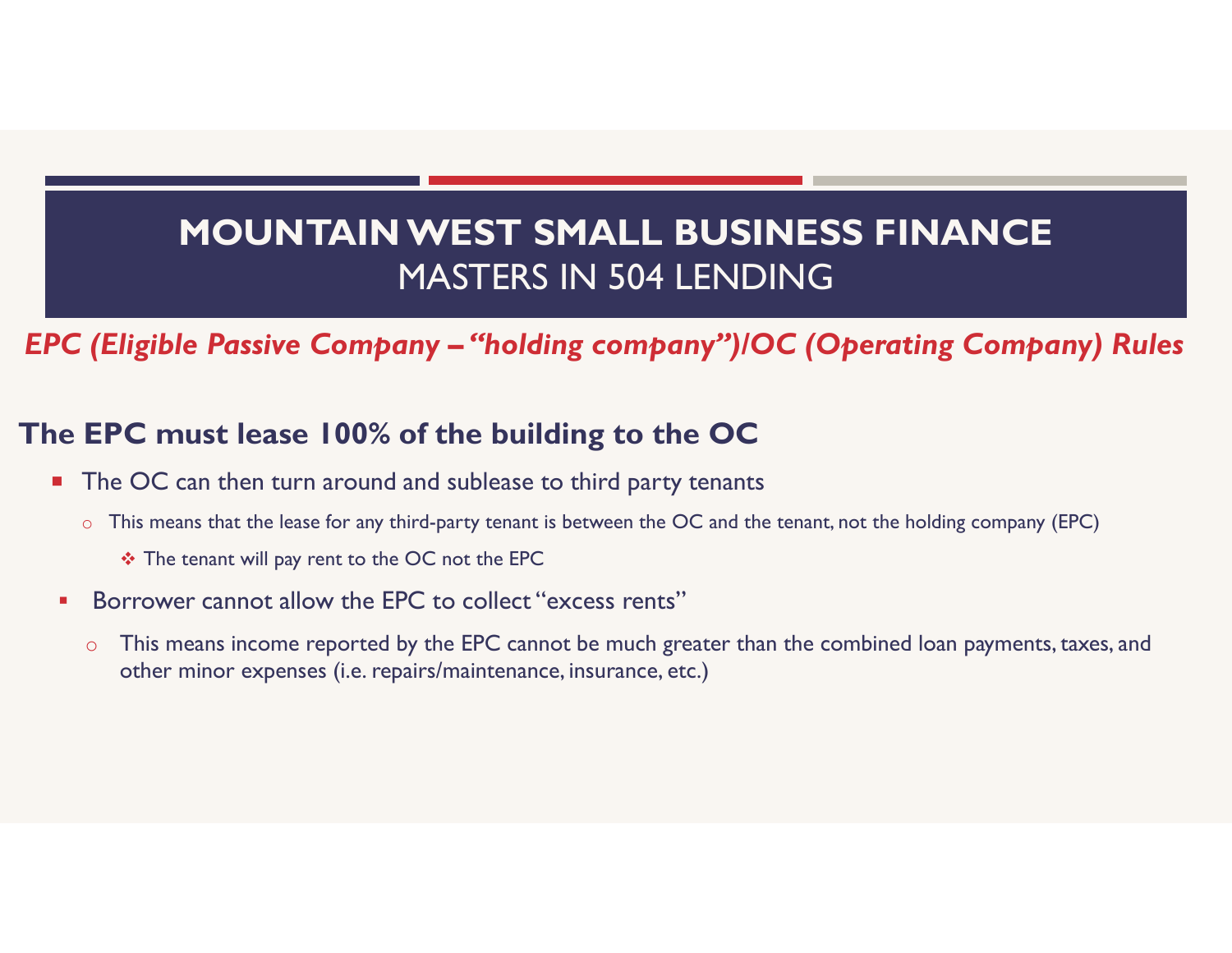## Cash Flow

### We can only use cash flow derived from the Operating Company in our analysis of cash flow

- Cannot count lease income from the property (from any tenant/s)
- Cannot count outside income from borrower or spouse if not derived from the OC
	- o We can include cash flow from the borrower's personal income if derived from the OC and we can illustrate that there is "excess" income available to add to business and/or global cash flow after all personal obligations are met (personal debt, taxes)
- Our "acceptable" DSCR may differ from yours...
	- o Please don't assume that if your global cash flow works, that ours will also. If cash flow on the OC is tight on a stand-alone basis, let's chat before you develop a global cash flow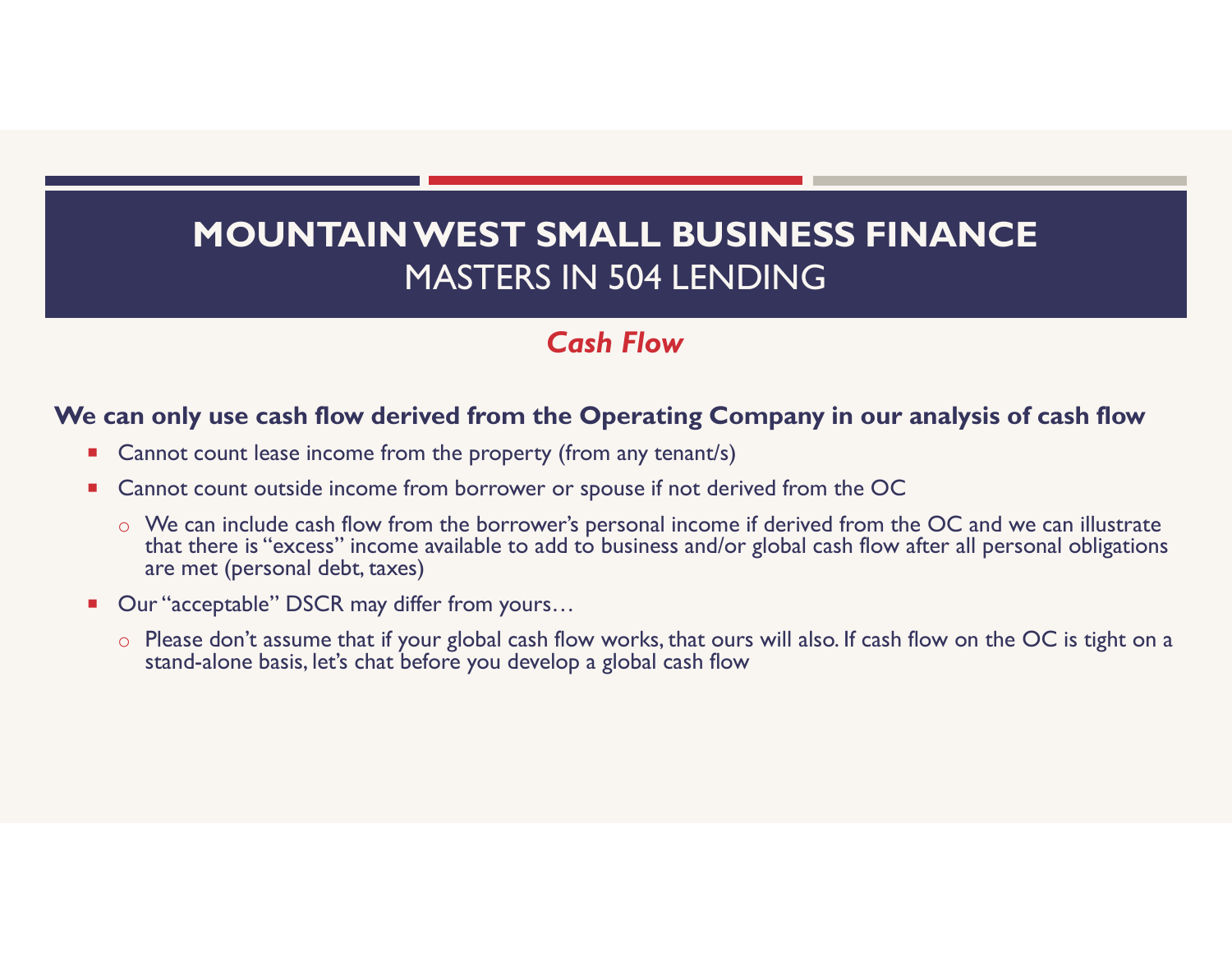## Prior Government Financing

Have they ever defaulted on a prior SBA or government loan?

- **If so they are not eligible for a new SBA loan** 
	- $\div$  The earlier we know this the better
- How can we know if they have defaulted on an SBA loan?
	- **Numer 19 and 10 Fermi is no to the SEA III A** loan bistory **Propelli and Tana is also in the SEA** loan history data from our local SBA District Office.
	- **We do this on every loan**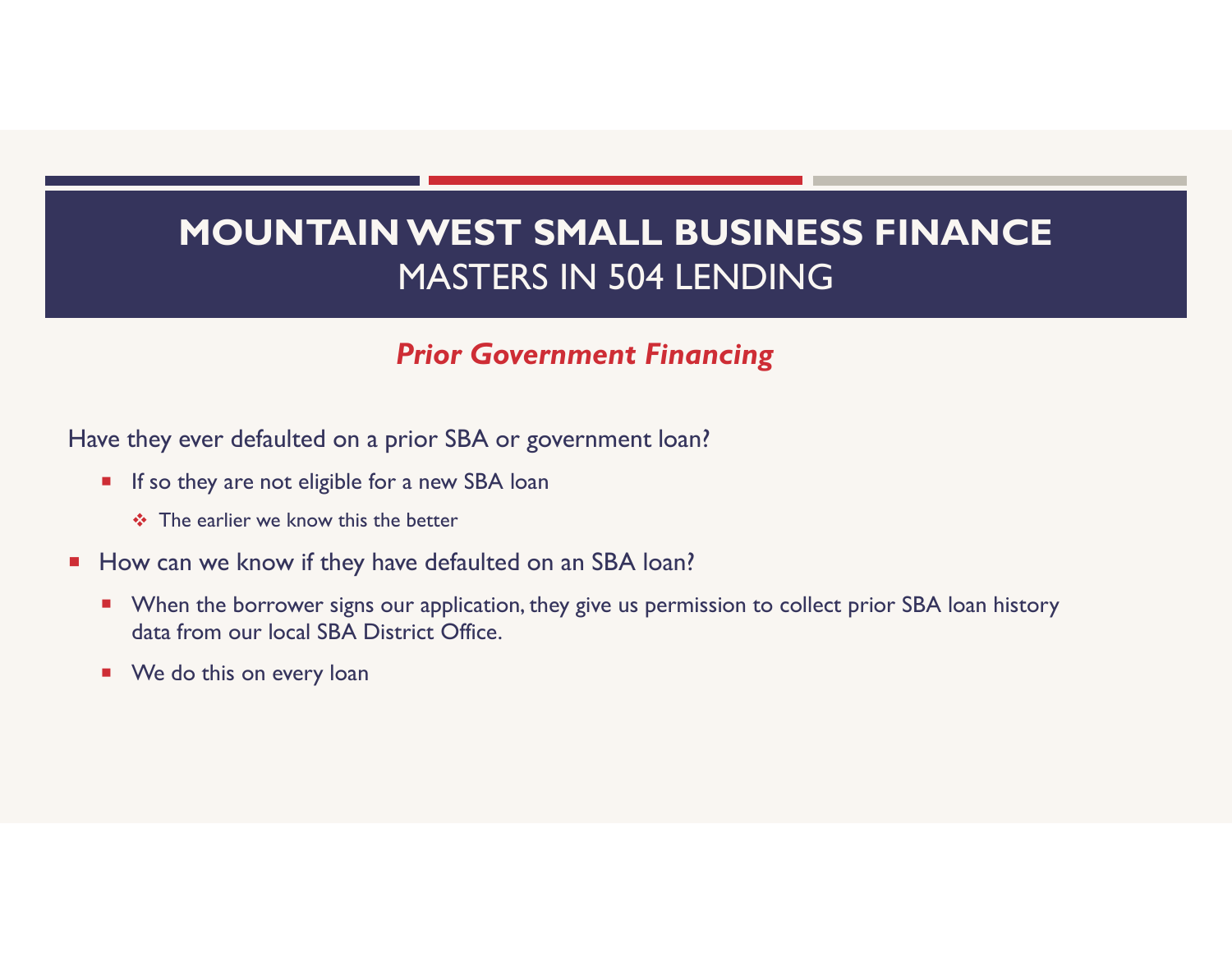## Environmental

- An appropriate environmental report is required. Sometimes a Phase I or II may be required based off of the industry of the OC or previous occupant of the property (if an existing building).
	- o Must have a reliance letter and the environmental professional's insurance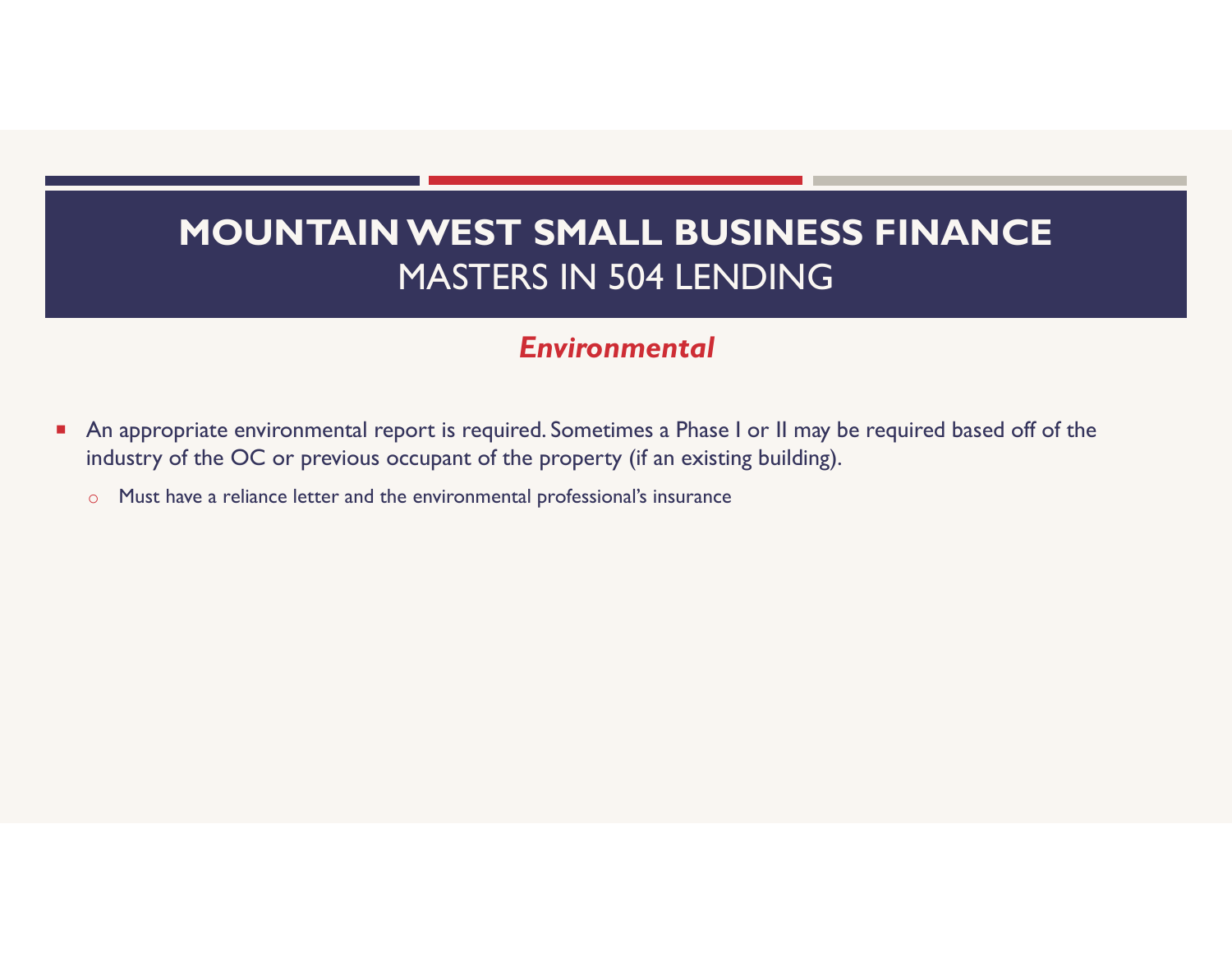## Appraisal

### An appraisal is required and must meet the following criteria:

- **Must list the U.S. Small Business Administration as an intended user**
- **Must include two methods of valuation**
- **Must have an "as-is" value (and an "as complete" value if it includes construction, remodel, etc.)** 
	- o We cannot use "as stabilized" to determine value.
- **Must address occupancy**
- **Must state remaining economic life of property is equal to or greater than the SBA loan term**

### When not required:

■ Total project costs or estimated value of the property less than \$500,000, do not require an appraisal.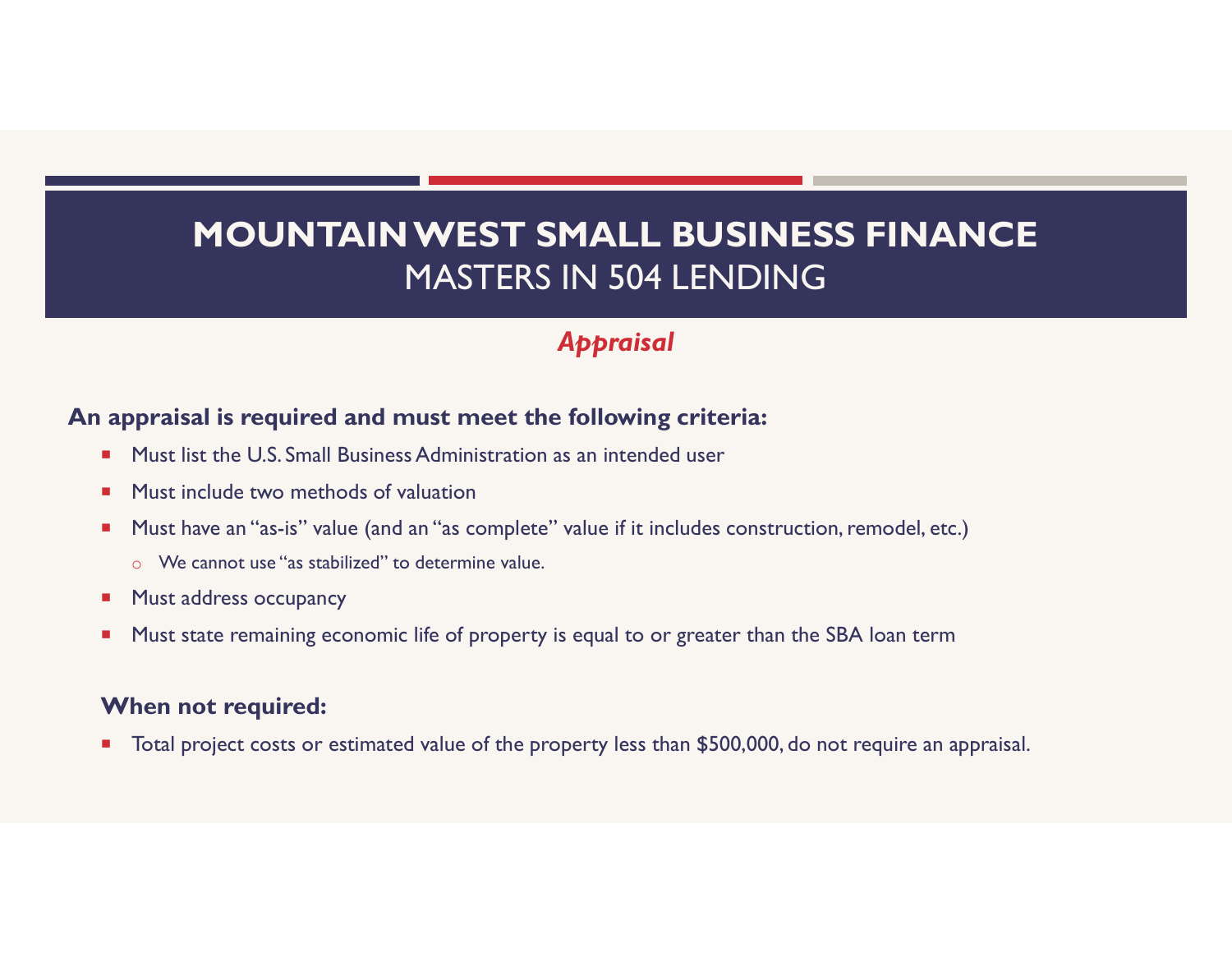## Franchise

## We want to know right away if the project business has a:

- Franchise Agreement, License Agreement, Distributor Agreement, Membership Agreement, Jobber/Fuel Supply Agreement
	- o Any of the above meet the FTC definition of a franchise which means they need to be on the SBA Franchise Directory.
- If the agreement has not already been pre-screened by SBA, it can be a very slow and frustrating process to get the agreement approved.
	- o We need to know this ASAP so that we get this process going if needed.
- We are not able to submit the loan to SBA for approval until the relevant agreement has been approved by SBA, through their legal department which handles franchise eligibility.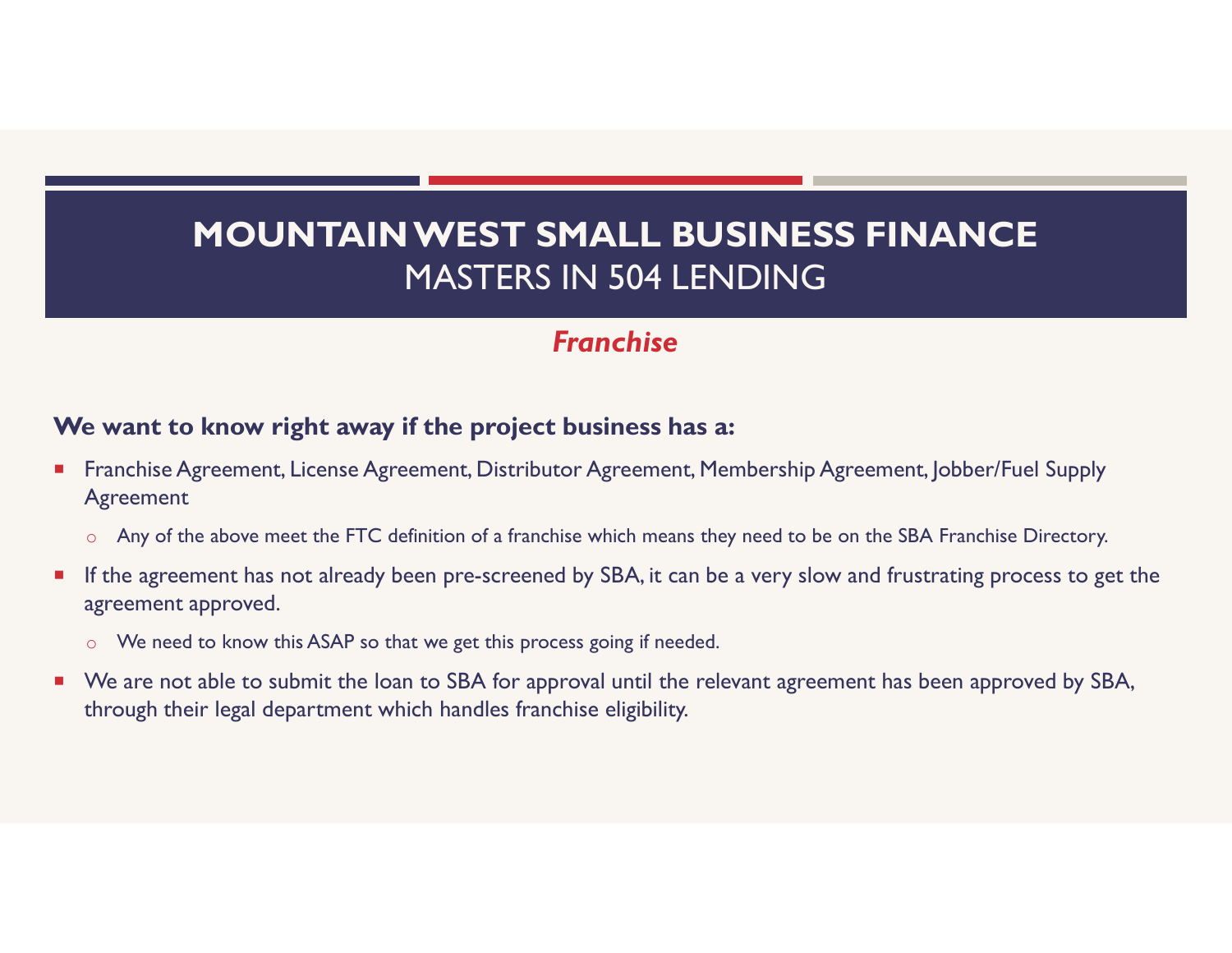# Loan Documentation

## **Financials**

- o Last two years filed tax returns (sometimes three years are needed)
- o Current Interim financials (P&L and Balance Sheet) no older than 120 days
	- This includes EPC, OC and Affiliates

## **n** Other

- o Signed application
	- \* This allows us to pull credit and request Previous Government Financing report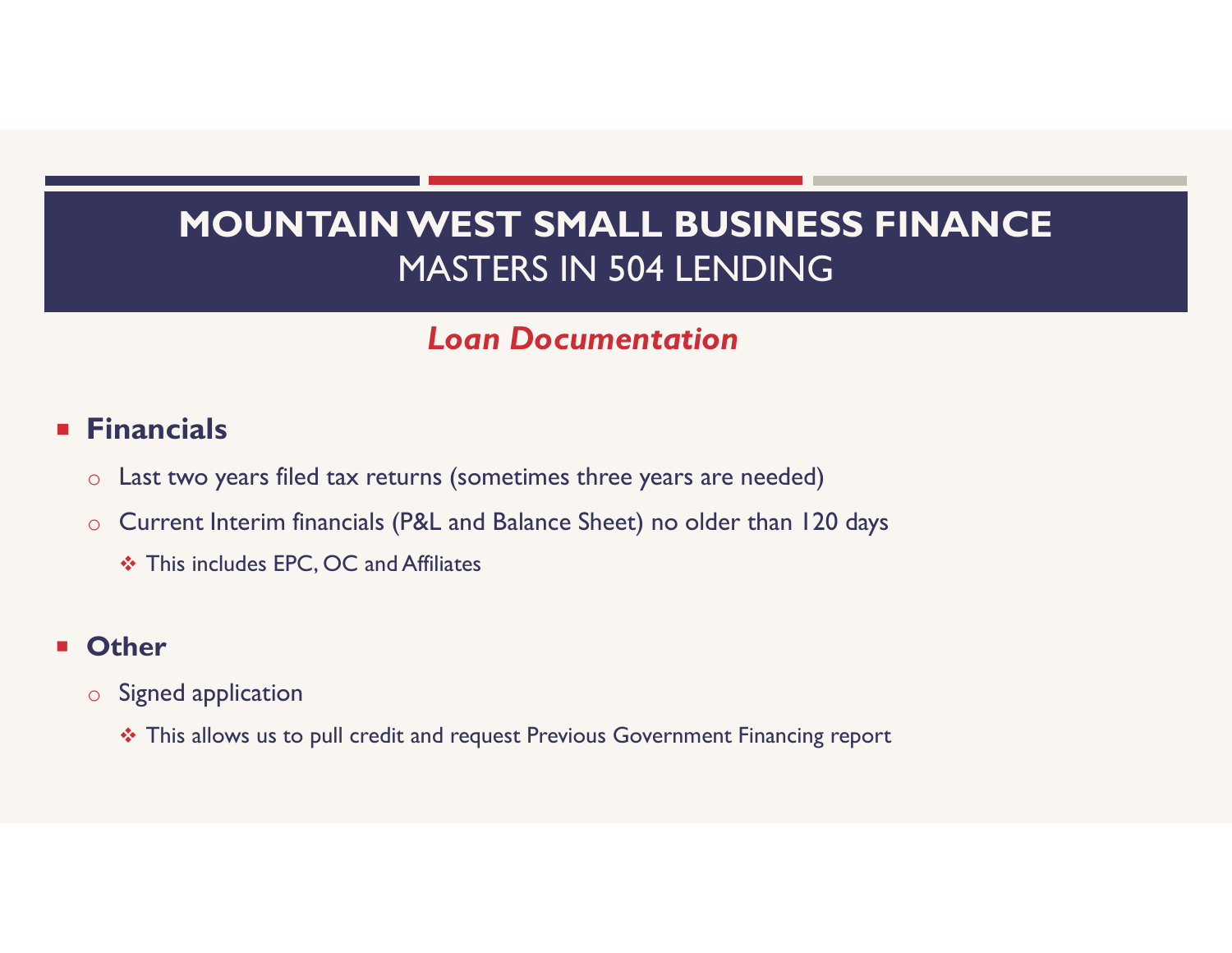What if a loan gets declined for an eligibility issue is it dead?

- NO
- **Maybe**
- **Nes**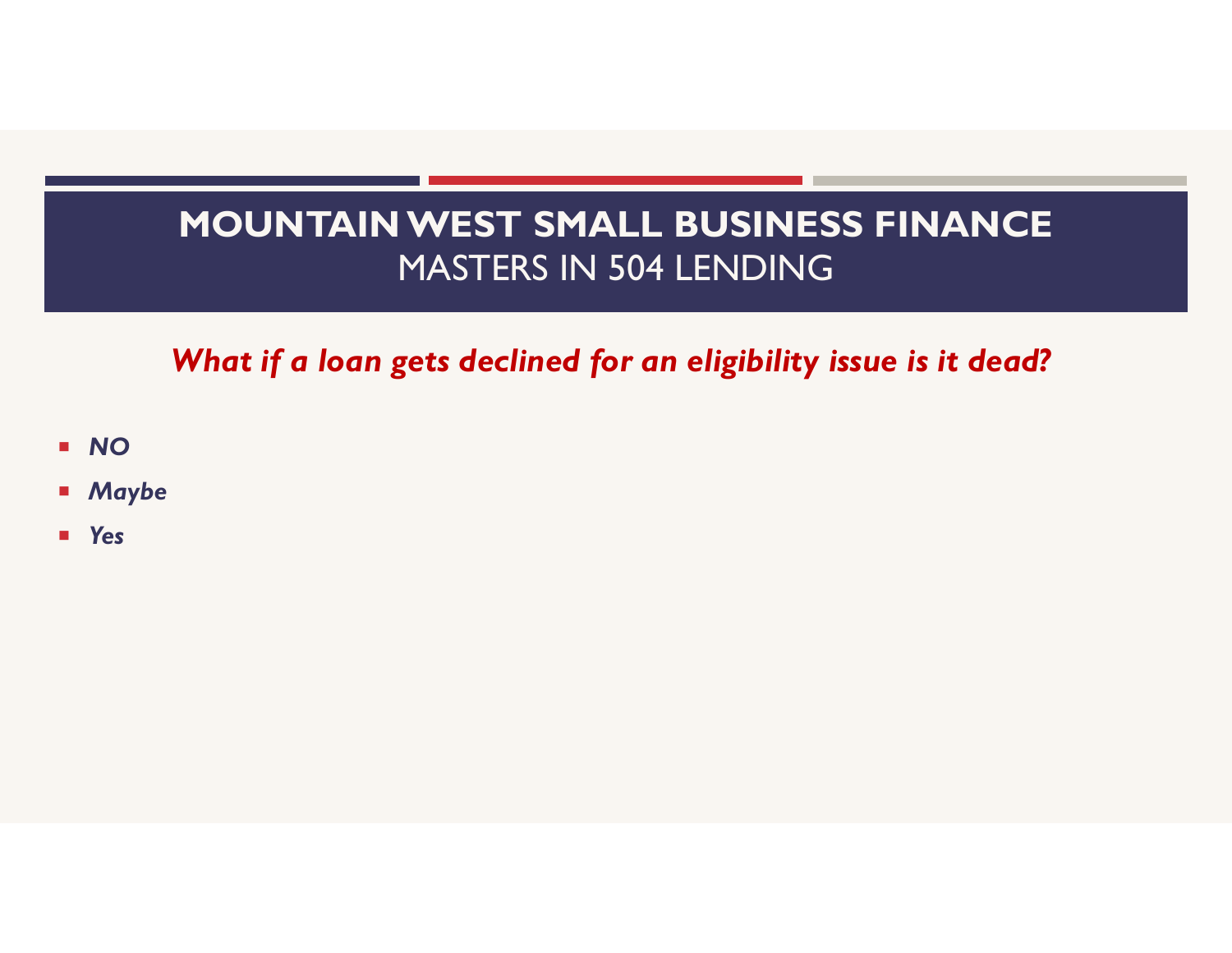# MOUNTAIN WEST SMALL BUSINESS FINANCE MASTERS IN 504 LENDING MOUNTAIN WEST SMALL BUSINESS FINANC<br>MASTERS IN 504 LENDING<br>Please join us for our next Masters in 504 Lending Sessio<br>Figure 23, 2022 at 11:00am<br>Topic: Eligibility – Deep Dive…in case you still have brain space for more<br>Fle

## Please join us for our next Masters in 504 Lending Session

- June 23, 2022 at 11:00am
- 
- **Please invite all of those in your offices who have any present or potential future, role in 504 lending to attend**
- **This is a very important topic that will help you understand the deep dark secrets of SBA eligibility**